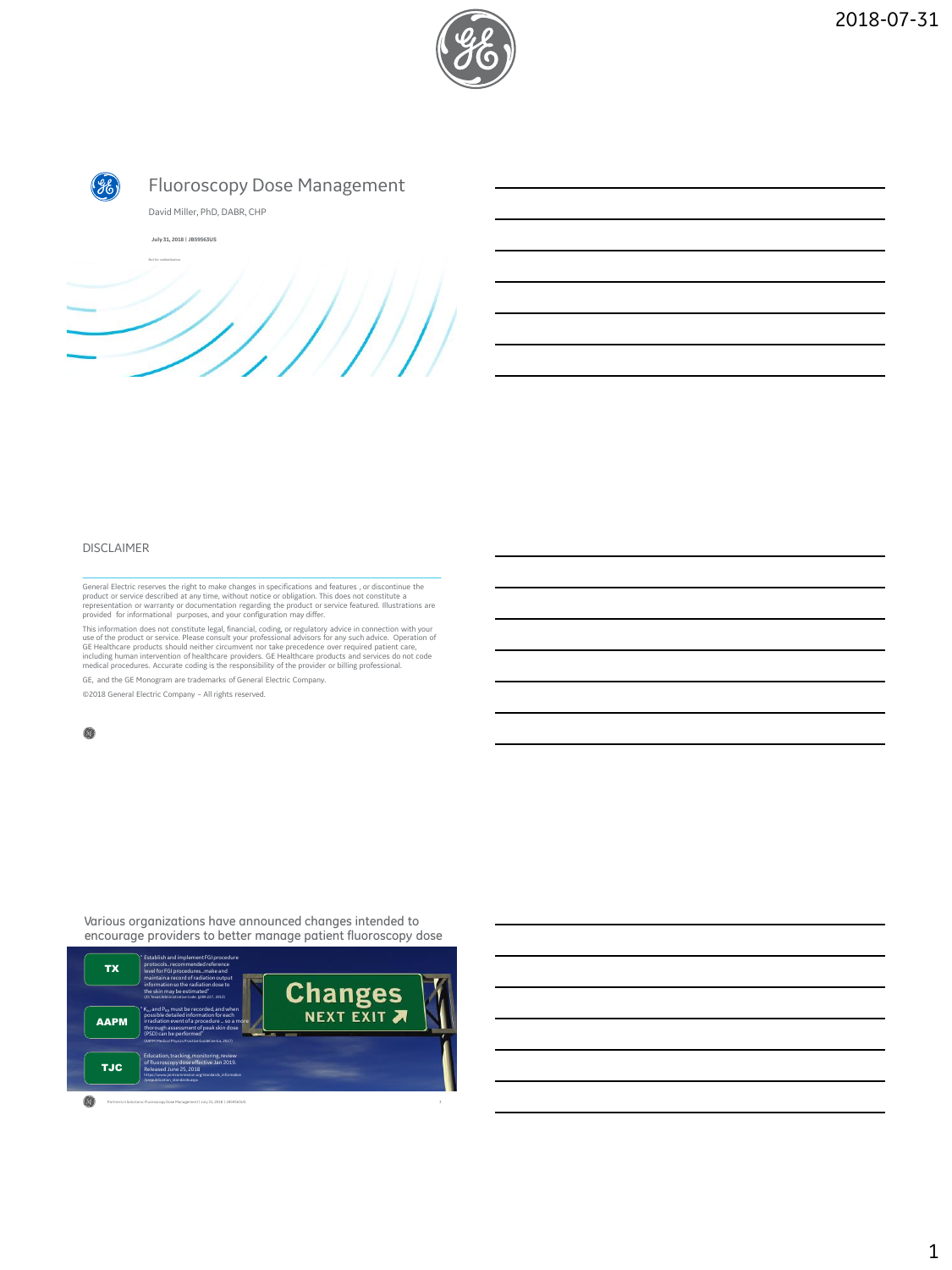

Joint Commission Fluoroscopy Pre-publication Requirements Effective Jan 1, 2019: Hospital, Critical Access Hospital, Ambulatory Health Care, Office-based Surgery



| supportive<br><b>International</b><br>implementation                                                       |   |
|------------------------------------------------------------------------------------------------------------|---|
| sustainable<br>management                                                                                  |   |
| staff committee <sup>t</sup>                                                                               |   |
| $\frac{r_{\text{edge}}}{r_{\text{edge}}}$ , $Dl$ and $\frac{V}{r_{\text{edge}}}\frac{V}{r_{\text{edge}}}}$ |   |
| principles focused                                                                                         |   |
| ar<br>leaders                                                                                              |   |
| $\mathit{pro}_\mathsf{C\acute{e}s}\mathsf{S}$<br><b>Distribute</b><br>physicians                           |   |
| leadership<br>steering<br>culture<br>progress                                                              |   |
| execution<br>strategic<br>minimizing<br><b>Services</b>                                                    |   |
| actional obstacles<br>Partners in Solutions: Fluoroscopy Dose Management   July 31, 2018   J859563US       | s |

Key components for success





0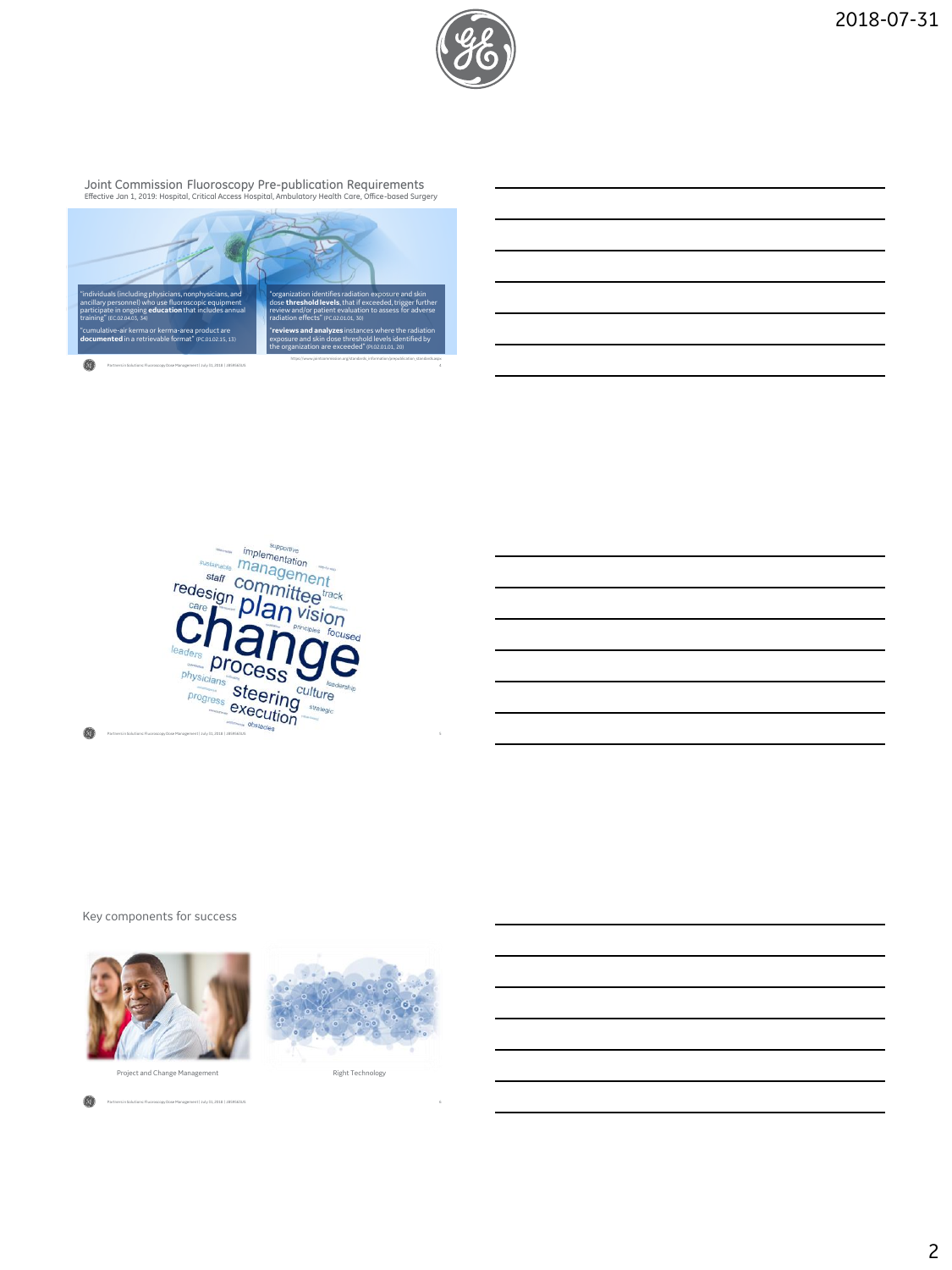

# What is your vision?

Vision and strategy are important, but vision comes first



O

Where to Start? Sources of Variability, Fluoroscopically Guided Interventional Procedures<sup>1</sup>

JB59563US





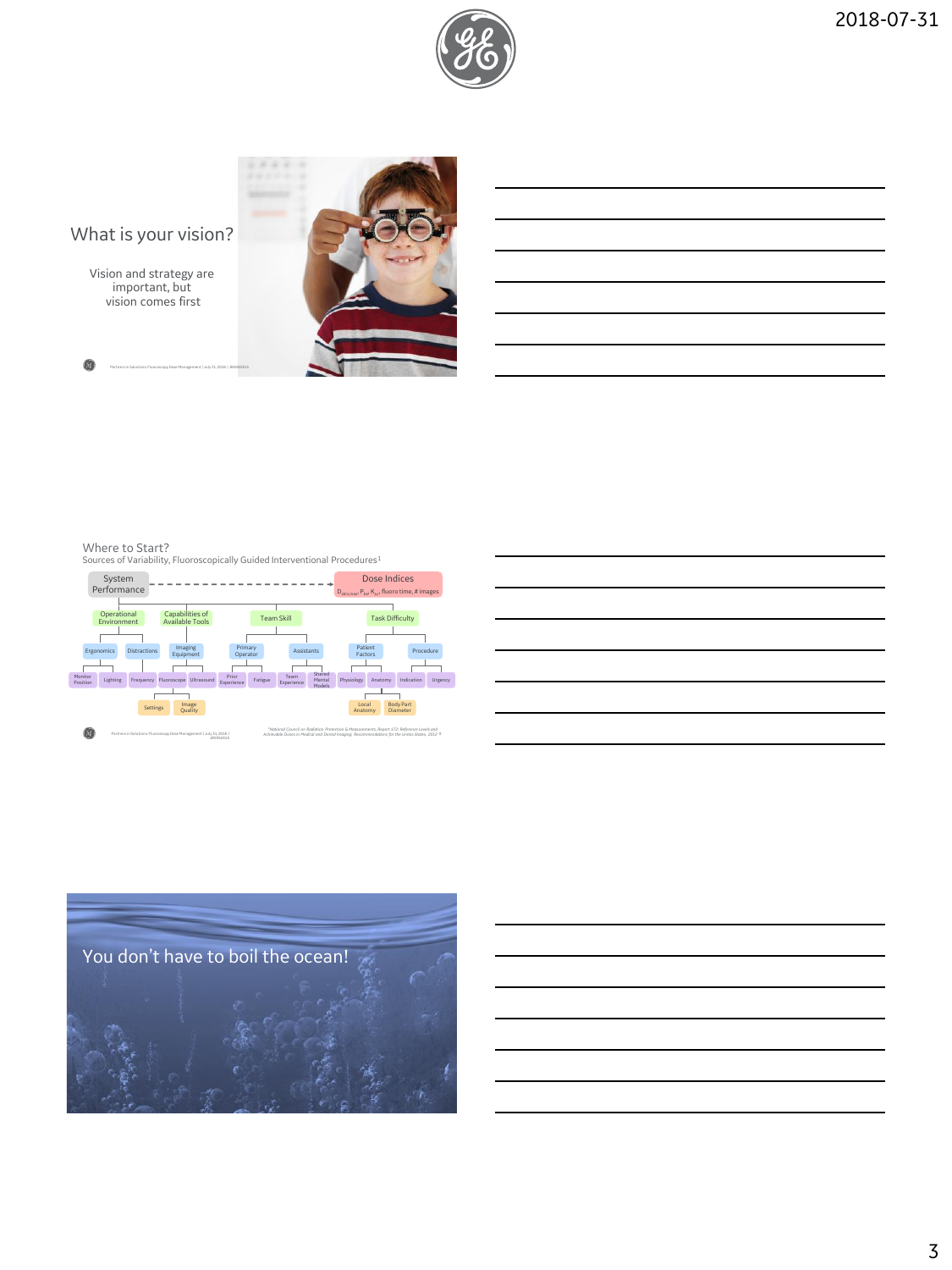

## Consider framing your goals in terms of health outcomes



A common framework for health outcomes is "The Triple Aim"<sup>1</sup>

## Outcomes

- Better care for individuals
- Better health for populations
- Lower per capita cost

*<sup>1</sup>Institute for Healthcare Improvement*

## Example outcomes associated with "Experience of Care"

JB59563US

|                                                                    | General Aim or Desired Outcome <sup>1,2</sup>                         | <b>Potential Dose Management Impact</b>                                                                  |
|--------------------------------------------------------------------|-----------------------------------------------------------------------|----------------------------------------------------------------------------------------------------------|
| <b>Effective</b>                                                   | Care is appropriate and scientific                                    | Identify high risk patients more accurately<br>& earlier: location of skin damage                        |
| <b>Ffficient</b>                                                   | Care is provided efficiently                                          | Decreased effort to manage patient dose                                                                  |
| Timelv                                                             | Care is available as needed                                           | Faster identification of high risk patients<br>and estimation of peak skin dose                          |
| Safe                                                               | Minimized risk, reduced mistakes                                      | Drive dose optimization and safe practices                                                               |
| Equitable                                                          | Care is equitable across race, gender, income,<br>age, location       | Access to medical physics expertise<br>regardless of facility size or location                           |
| <b>Patient Centric</b>                                             | Patient culture, preferences, values, specific<br>needs are respected | Tracking of radiosensitive patients.<br>cumulative dose history to identify<br>potential FGI dose issues |
| Partners in Solutions: Fluoroscopy Dose Management   July 31, 2018 |                                                                       | <sup>1</sup> Centers for Medicare and Medicaid Services, Quality Improvement Roadmap                     |

*<sup>1</sup>Centers for Medicare and Medicaid Services, Quality Improvement Roadmap <sup>2</sup>Agency for Healthcare Research & Quality, US Dept of Health & Human Services*

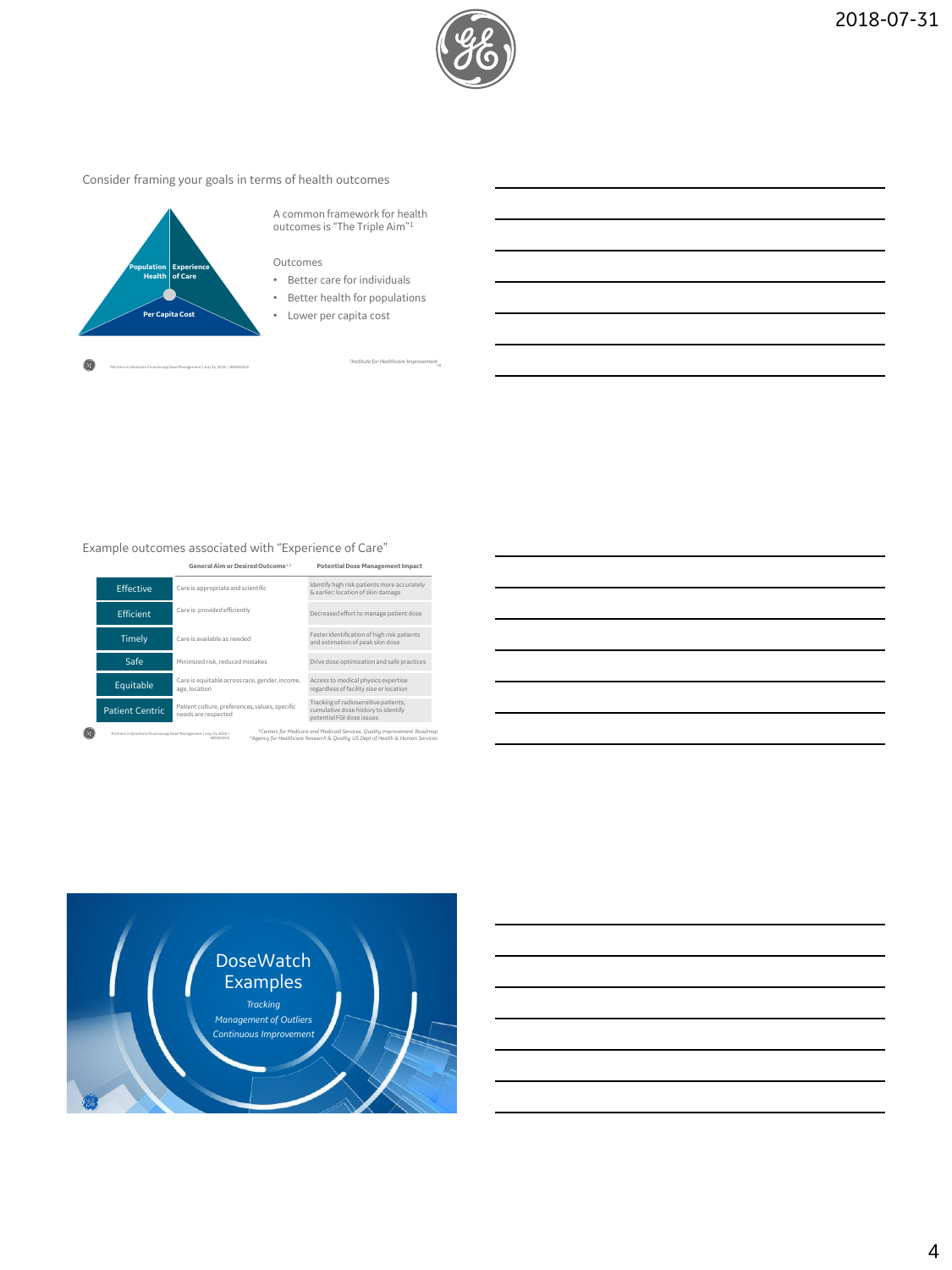

Tracking *Collection of dose indices in a retrievable format*



O 13 Partners in Solutions: Fluoroscopy Dose Management | July 31, 2018 | JB59563US

Tracking *Collection of detailed information for further investigation*

Run specific data: frame rate, mode, angulation, table position, etc.

| <b>Tube Voltage</b><br>(kV) | <b>Tube Current</b><br>(mA)                                                    | Exposure<br>(mAs) | <b>Distance Source to Patient</b><br>(cm) | <b>Distance Source to Detector</b><br>(c <sub>m</sub> ) | <b>Table Vertical Position</b><br>(cm) |
|-----------------------------|--------------------------------------------------------------------------------|-------------------|-------------------------------------------|---------------------------------------------------------|----------------------------------------|
| 77.00                       | 221.30                                                                         | 184.121           | 75.00                                     | 108.60                                                  | 24.37                                  |
| 77.00                       | 187.70                                                                         | 42.758            | 75.00                                     | 104.40                                                  | 24.37                                  |
| 77.00                       | 241.70                                                                         | 46.406            | 75.00                                     | 104.40                                                  | 24.37                                  |
| 78.00                       | 242.40                                                                         | 77.568            | 75.00                                     | 104.40                                                  | 24.37                                  |
| 78.00                       | 242.40 77.568 75.00                                                            |                   |                                           | 104.40                                                  | 24.37                                  |
| 0                           | Partners in Solutions: Fluoroscopy Dose Management   July 31, 2018   J859563US |                   |                                           |                                                         | $^{14}$                                |

|  | Data collection considerations |
|--|--------------------------------|
|  |                                |



## **Equipment Age and Licensing**

- Can my imaging system send dose information? Is there a fee?
- Can it only send to one location?
- **Data Type**
- How complete is it? MPPS < Proprietary ≤ RDSR
- 
- **Does it need to go anywhere else?** • Registry: Do I need to map study description?
- $\cdot$  RIS / EMR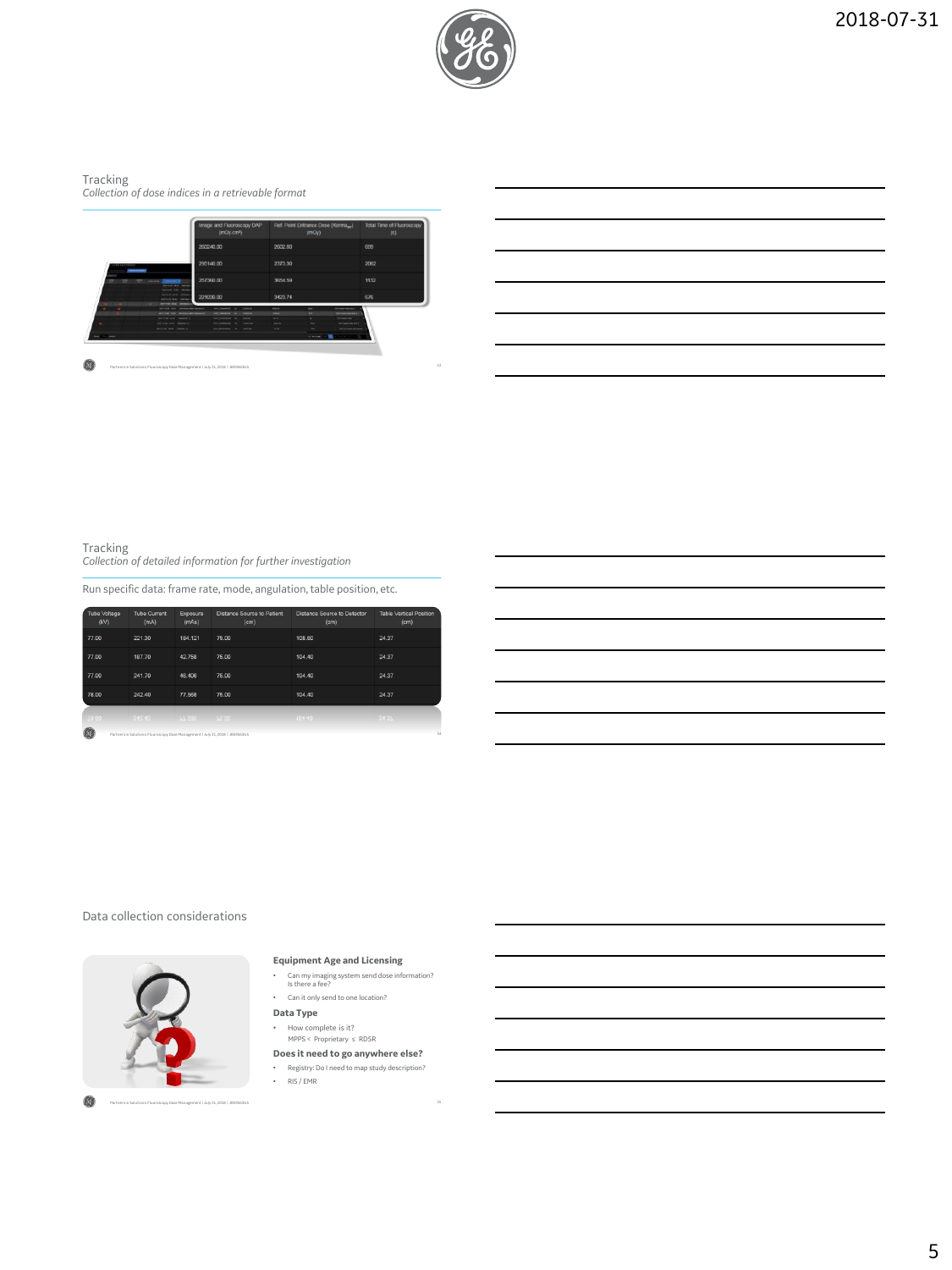

# Management of Outliers *Setting of Thresholds*



Create / Import / Export DRLs Site – Specific Thresholds Device Patient Age Patient Weight

# Management of Outliers *Setting of Thresholds – Cumulative Dose*



### Management of Outliers *Notifications*



**E-mail User Interface** • Customizable distribution list • Site specific • Customizable Content Listing of exams and alert status







Listing of reviewed and unreviewed alerts

**Reporting**

0 Partners in Solutions: Fluoroscopy Dose Management | July 31, 2018 | J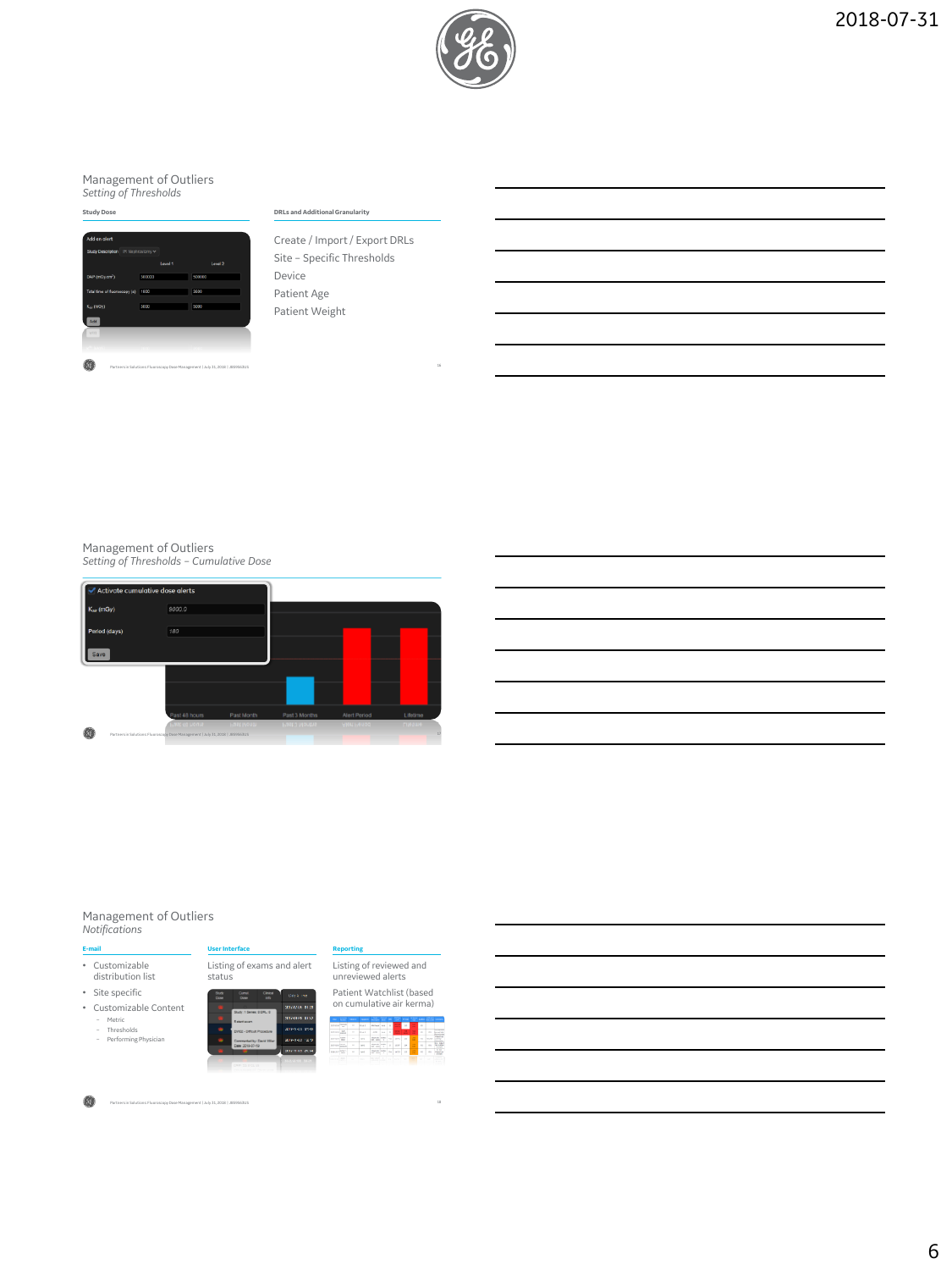

Management of Outliers *Review and Documentation*

Codes and Comments Audit Trail



## Management of Outliers *Detailed Assessment – Incidence Map (Angulation)*



Management of Outliers *Detailed Assessment – 4D Skin Dose Map*

0

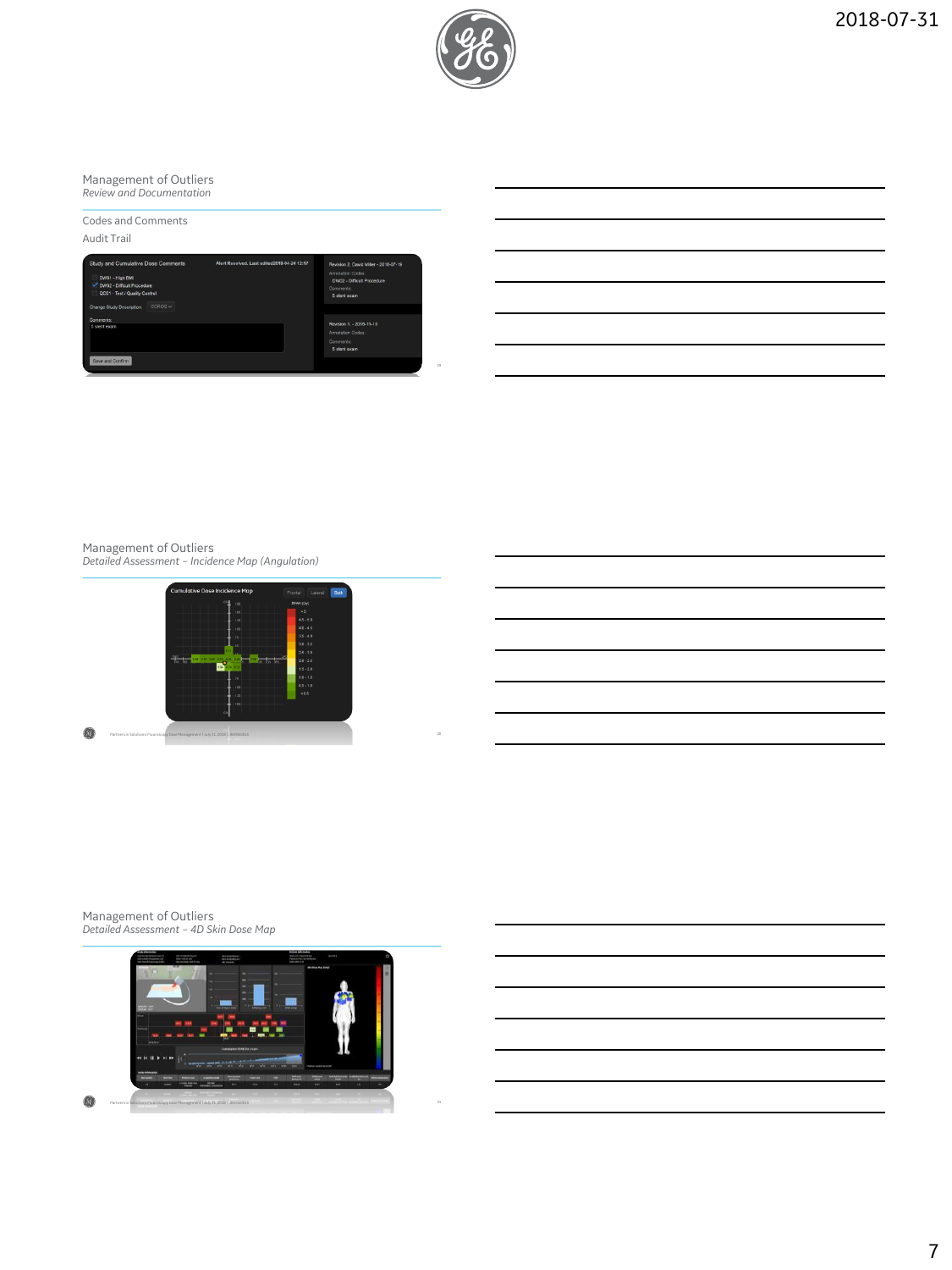

## Continuous Improvement



| . . | . |  |  |  |
|-----|---|--|--|--|
|     |   |  |  |  |
|     |   |  |  |  |
|     |   |  |  |  |

- **Operational Visibility**
	- Devices
	- Personnel
	- Technique
	- Review of Outliers
- **Visibility to high risk cases Benchmarking**

Practical Case

Event Information

*Identify Significant Radiation Dose Level Incidents*



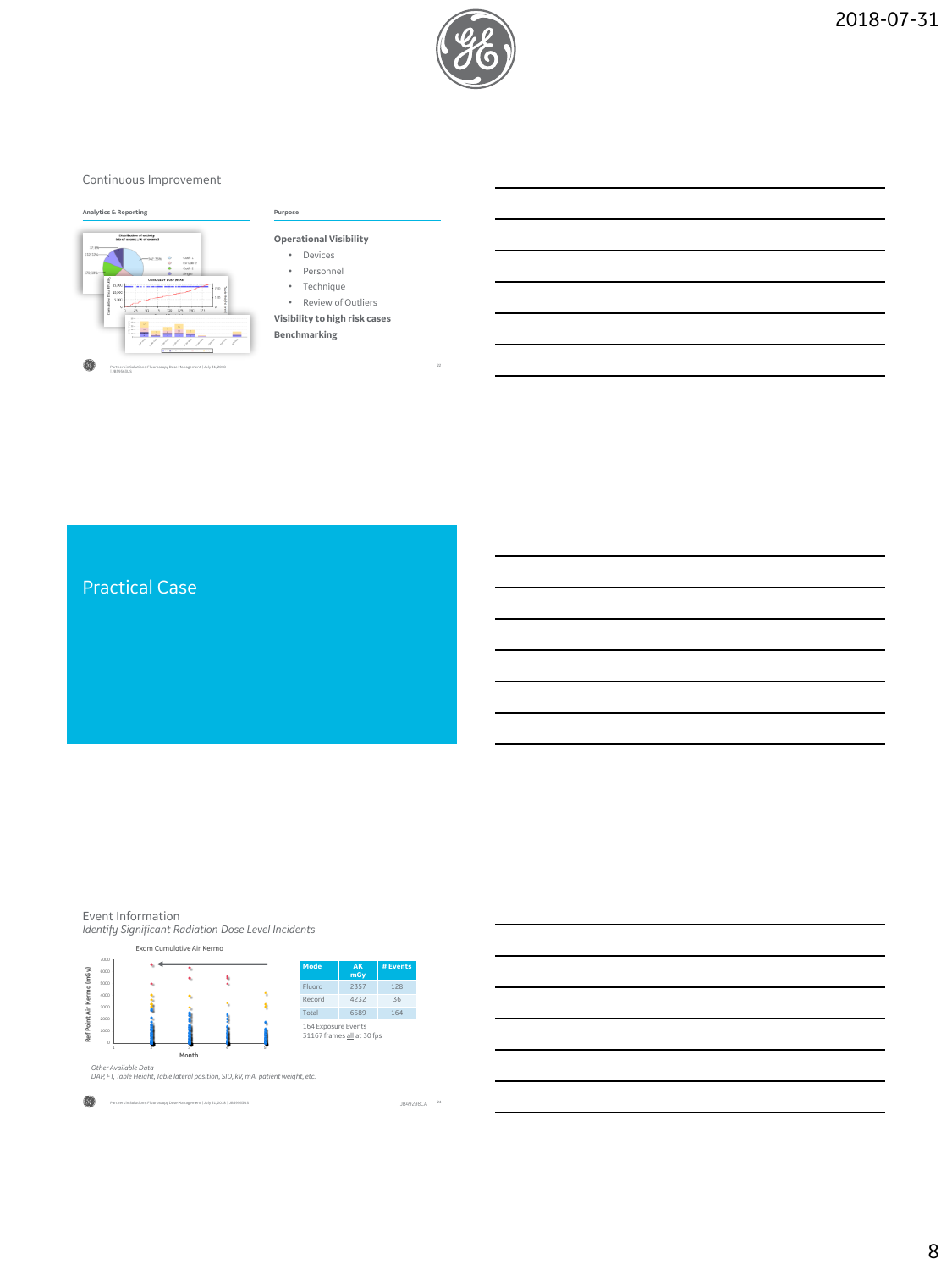

# Evolution of Imaging Technique *Frame Rate*





## Physician Performance (\*Real names removed)

| <b>Performing</b><br>Physician* | <b>Exams</b> | $3-5$ Gy       | $>5$ Gy        | % 3-5 Gv | $% > 5$ Gv |
|---------------------------------|--------------|----------------|----------------|----------|------------|
| Ludie Lindley                   |              | $\Omega$       |                | 0.0%     | 100.0%     |
| Carl Tower                      | 14           |                |                | 7.1%     | 14.3%      |
| Corrin Gaver                    | 11           |                |                | 9.1%     | 9.1%       |
| Jeramy Kell                     | 12           |                |                | 8.3%     | 8.3%       |
| Ladonna Douse                   | 46           | 3              | $\overline{c}$ | 6.5%     | 4.4%       |
| Freeman Liverman                | $\Delta$     |                | $\Omega$       | 25.0%    | 0.0%       |
| Hue Carbonaro                   | 17           |                | $\Omega$       | 11.8%    | 0.0%       |
| <b>Brigette Orloff</b>          |              | $\overline{c}$ | $\Omega$       | 28.6%    | 0.0%       |
| See Wilkins                     | 8            |                |                |          |            |
|                                 |              | $\sim$         |                |          |            |
| Paris Euell                     |              |                |                |          |            |
| Michaele Baillargeon            | 6            |                |                |          |            |
| Deangelo Purves                 | 27           |                |                |          |            |
| Sparkle Lenhardt                | 35           |                |                |          |            |
| Grand total                     | 293          | 11             |                | 3.75%    | 2.39%      |

| <u> 1989 - Johann Barn, mars ann an t-Amhain ann an t-Amhain ann an t-Amhain ann an t-Amhain an t-Amhain ann an t-</u> |  |                                           |
|------------------------------------------------------------------------------------------------------------------------|--|-------------------------------------------|
| <u> 1989 - Johann Stoff, deutscher Stoffen und der Stoffen und der Stoffen und der Stoffen und der Stoffen und der</u> |  |                                           |
|                                                                                                                        |  |                                           |
| <u> 1980 - An Dùbhlachd ann an Dùbhlachd ann an Dùbhlachd ann an Dùbhlachd ann an Dùbhlachd ann an Dùbhlachd ann </u>  |  |                                           |
| <u> 1989 - Johann Stoff, deutscher Stoff, der Stoff, der Stoff, der Stoff, der Stoff, der Stoff, der Stoff, der S</u>  |  |                                           |
|                                                                                                                        |  | $\sim$ $\sim$ $\sim$ $\sim$ $\sim$ $\sim$ |
|                                                                                                                        |  |                                           |

## Key Learnings

Many sites have challenges creating change in the organization: politics, goals, motivation, education, communication challenges.

Technology can enable and provide insights, but it doesn't make the change.

Set the vision, realistic goals, and ownership.

Medical physicist insight is critical to success.

It takes a team – physicist, technologist, physician, and hospital leadership.